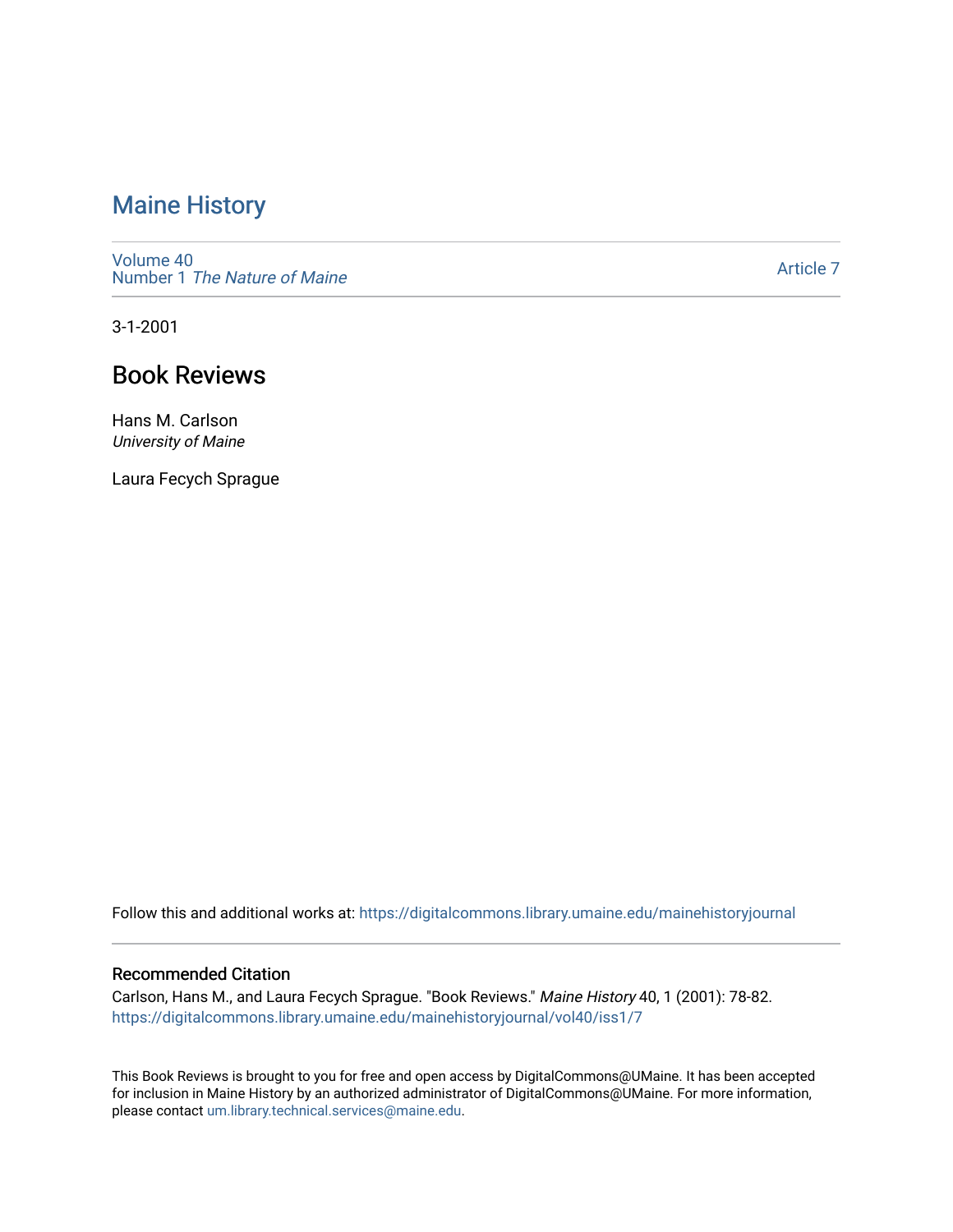# **BOOK REVIEWS**

*Reflections in Bullongh's Pond: Economy and Ecosystem in New England.* By Diana Muir. (Hanover, NH: University Press of New England, 2000). Pp. 312. Index. Cloth. \$26.

In her introduction to *Reflections in Bullough's Pond*, Diana Muir accurately describes her book as a paean to New England's ingenuity rather than a jeremiad against the misuse of its environment. This is not to say that Muir is naive about the sometimes disastrous effects our economic activity has had upon the land. Much of the book is dedicated to a careful look at New England's environment over time: how it worked and how it has been changed. Muir, however, is as interested in economic activity as she is in the environment that fuels it, and at its best this book is a compelling look at the economic-environmental discourse which has left the New England landscape almost entirely a creation of our culture. She writes especially persuasively about activities and techniques—particularly industrialization— which have made it possible for large populations of people to survive on land never rich in resources.

Muir argues that economic revolutions, agricultural or industrial, come not from great wealth or from pervasive poverty, but from the fear of sinking from the former into the latter. For her, wealth breeds complacency and poverty despair, but fear of poverty in those who are welloff produces innovative change. She demonstrates this by showing how many generations of New England's young men, faced with the immediacy of diminishing standards of living, have created some new way of making the land pay. In this process of innovation Muir sees the roots of much destruction, but also the possibility of finding solutions to the problems we face now. She looks to this innovative spirit to drive the next New England revolution. She does not, however, seem to see that finding new wealth in a poor land involves revaluing the environment culturally as well as technologically and that this does not fit well with the wide historic sweep that she attempts to make in this book.

The flaw in Muir's argument is that she brings an essentialist definition of economy to her work and does not see that it too, like landscape, is a cultural creation. Economy for her is simply the use of an environ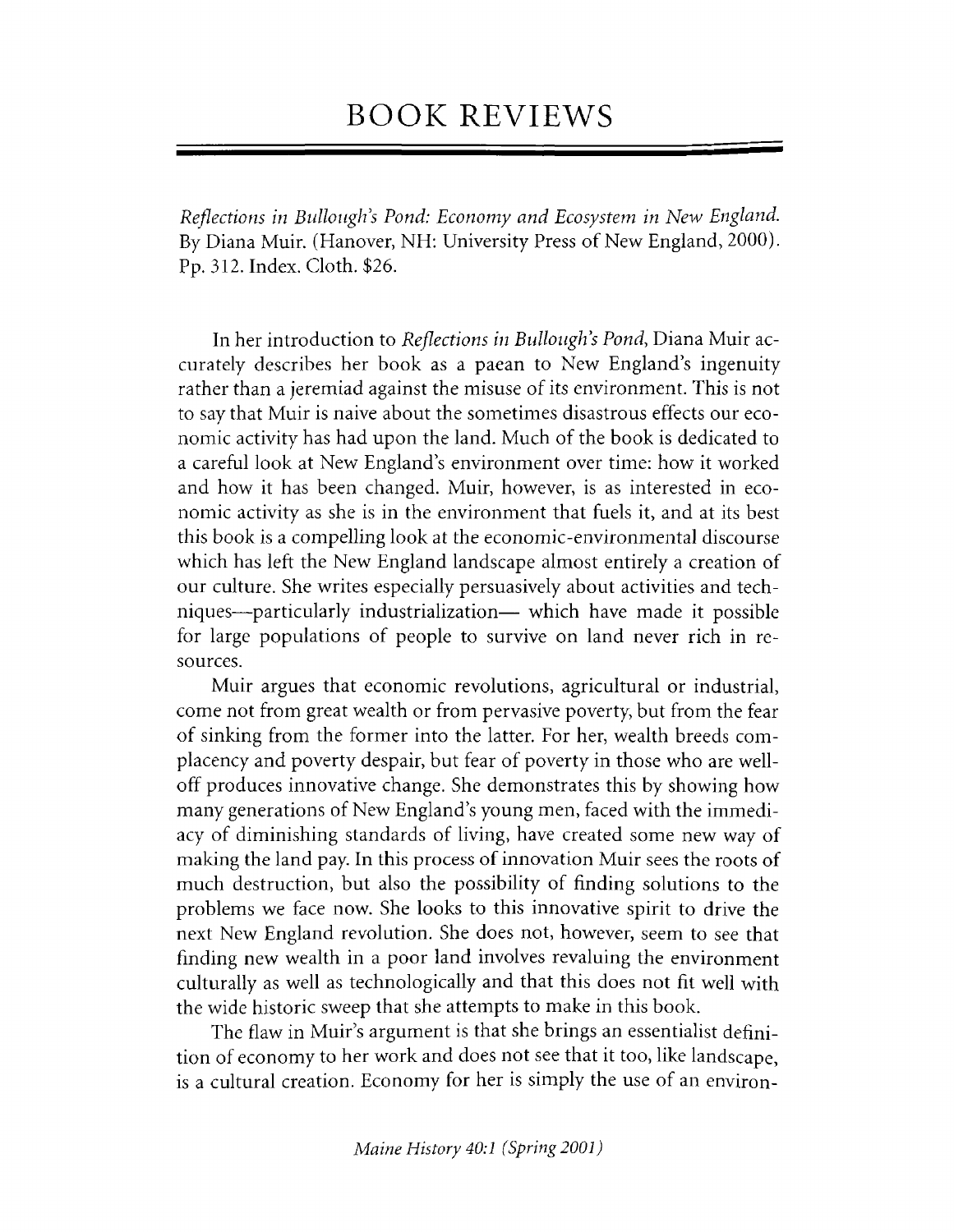ment by a people to make a living. Cultural perceptions and limitations are not taken into consideration. In fact economy is not simply a people making a living off the land, but a people making a living off the land in a culturally accepted fashion. In *Ecological Revolutions*, historian Carolyn Merchant argues persuasively that revolution in New England came not simply from environmental stress placed on modes of production, but from the stress placed on society by economic production's failure to reproduce cultural expectations. The industrial revolution in New England was not simply a technological increase in efficiency, but a dramatic change in the way people conceived their environment and their relationship to it. Nature ceased to be a holistic, living world whose primary function was agriculture, and became a set of commodities which could be transformed, through hard work, into money. Farming, instead of subsistence, became industry just like shoemaking. While Muir deals with the economic, technological, and legal changes that wrought physical changes on the environment, she does not assess the reciprocal changes in culture: the way people see themselves in relation to the environment, which in turn effects economy. It is the nexus of culture and environment, not economy and environment, which drives change.

It is in Muir's early chapters on New England's prehistory that her economic essentialism is most striking and disturbing. In these chapters, focused on Native American life, she tries to ground her argument that revolutions come from the threat of decreased standards of living. As a consequence, she sees the disappearance of mega-fauna (mammoths, American horses, etc.), shortly after the last ice age, as derived in great part from over-hunting by paleo-Indians who then had to change their diet in order to survive. While it is true that the mega-fauna became extinct and there is some evidence of over-hunting, a causal relationship is not the wholly accepted fact that Muir presents.

More provocative is Muir's description of Native American development of agriculture as a necessity forced on them by population increase and continued overuse of prey animals. For her, once some tribes had taken up agriculture, allowing population increase, they took to expanding their territory at the expense of their hunter-gatherer neighbors. This Malthusian pessimism in human biology and Hobbesian pessimism toward human nature leads Muir to envision the beginnings of agriculture in America as the expulsion of Native Americans from the Eden of hunting and gathering. She sees hunting as a good way of living, but farming as endless drudgery and toil which fosters population growth at the expense of quality of life. The situation only became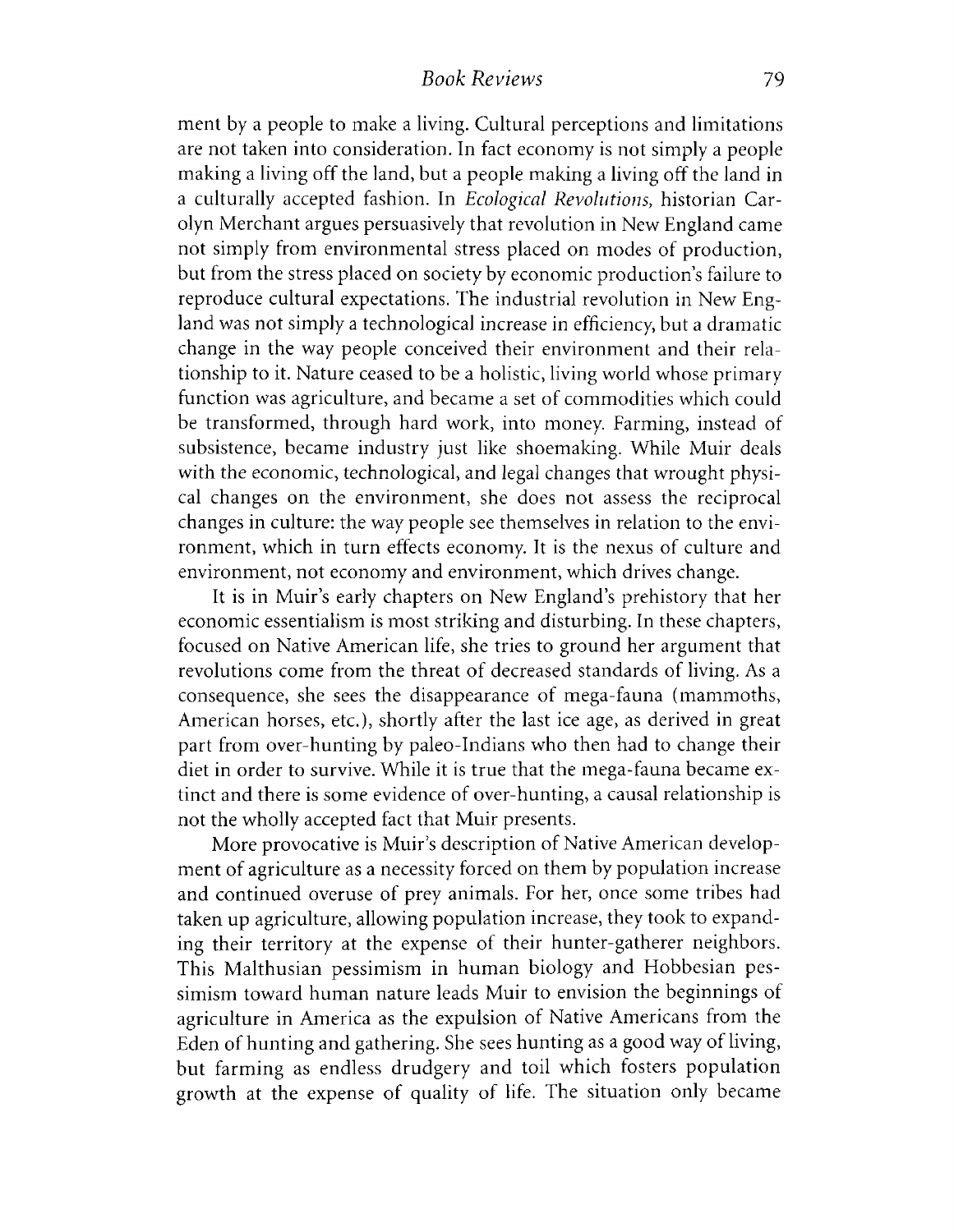### 80 *Maine History*

**worse, according to Muir, when Europeans arrived and introduced a market for fur into the indigenous economy. She explains Native American over-hunting, then, with an over-simplified argument about Native acquisitiveness and neglects any discussion of value changes in Native societies. She is, therefore, guilty of that mistake which Marshall Sahlins warned us of long ago: equipping the hunter-gatherer with bourgeois impulses and Paleolithic tools and then condemning him to failure from the start. This is the point: Native Americans did not view the world through our cultural glasses and did not view hunting, farming, or the fur trade the way Europeans did then or Muir does now.**

**Even within our own culture there is little justification for thinking of economy as a continuous set of ideas about the environment. It is clear that our understanding of farming changed dramatically from the seventeenth to the nineteenth centuries. By attempting to show the whole sweep of New England history as a series of economic uses, changes in the environment, and technological innovation, Muir imposes her own cultural definitions of economy and environment onto other cultures. This is problematic when she writes about colonial populations and mistaken when she writes about Native Americans. One need not argue for Native American environmental exceptionalism to see that indigenous people did not commodify their world and did not view making a living in terms of that kind of economy. They saw it in terms of spiritual and human relationships that maintained life.**

**Muir writes well about the New England landscape and its changes over time. She also describes the technological methods used to make change in fascinating detail. But by looking at economy as a constant human activity rather than an activity shaped by cultural understanding of the environment and our place in it, Muir fails to find the meaning of the revolutionary change that has been part of New England's history or the avenue for finding solutions to the environmental problems we face today. It will be changes in cultural values, and not simply technological innovation, which will drive the next revolution.**

> HANS M. CARLSON *University of Maine*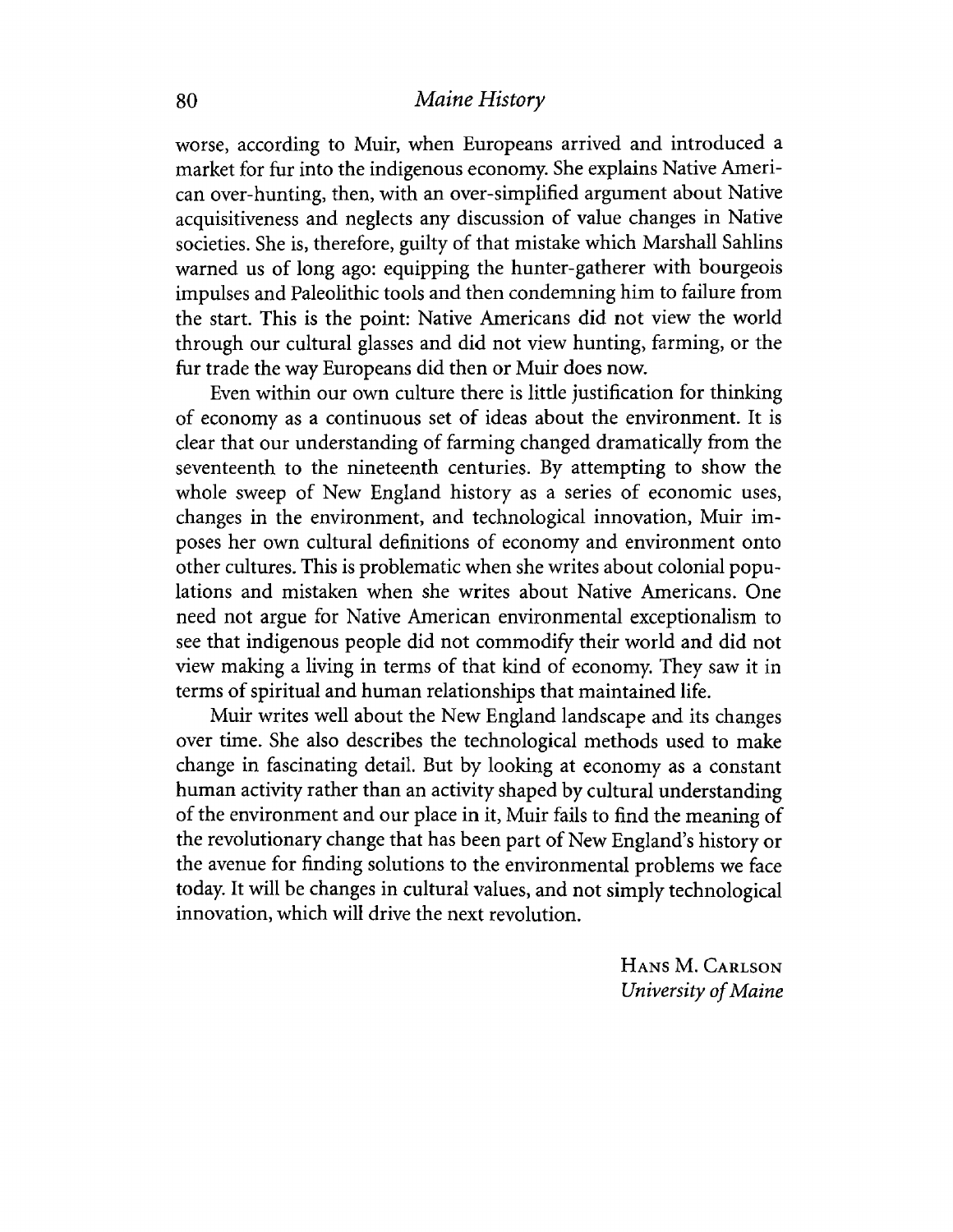### *Book Reviews* 81

*Maine in America: American Art at the Farnsworth Art Museum.* **By Pamela J. Belanger; foreword by Christopher B. Crosman; essay by William H. Gerdts. (Rockland: The Farnsworth Art Museum; distributed by University Press of New England, 2000. Pp. 256. 90+ color and 130+ black-and-white illustrations. Index. Cloth. \$55.00.)**

**One of the great benefits of the steady rise in the professionalism of Maine's museum field has been the publication of important collections. A notable recent contribution is** *Maine in America,* **a handsome catalogue of the most important examples of American art at the Farnsworth Art Museum in Rockland. Established by the bequest of Lucy Copeland Farnsworth in 1935, the museum has built, through a remarkable series of acquisitions, an extraordinary collection of American painting, works on paper, and sculpture. To celebrate its fiftieth anniversary, the museum embarked on the daunting task to assess its 7,000 objects. In 1992 curator Suzette Lane McAvoy secured the National Endowment for the Arts award that funded initial research. The Getty Grant Program, the Davis Family Foundation, Mr. & Mrs. Matthew R. Simmons, Craig A. Brown, and the Henry Luce Foundation through its American Collections Enhancement program supported seven years of research and publication. The impressive result contributes not only to the study of Maine art in the United States but also to our understanding of the state's rich cultural history over the course of the past two centuries.**

**The book is arranged in three principal sections. Two essays provide a context for the illustrated catalogue entries and checklist of additional works that follow. Curator of nineteenth- and early twentieth-century art, Pamela J. Belanger records how the Farnsworth came to acquire such outstanding objects in her "History of the Collection." Beginning with Boston architect and collector Robert Peabody Bellows, chosen by Miss Farnsworth's executor to help carry out the terms of her will, it is clear the museum has many reasons to count its blessings. In "American Art at the Farnsworth," William H. Gerdts, an art historian with knowledge and love of regional artists, synthesizes the historical and cultural ideas that shaped the work of painters and sculptors from the early Federal Period to contemporary times.**

**Extended catalogue entries appear for fifty-nine artists; ninety color** plates of oil landscapes and portraits, works on paper (watercolors, **drawings, and prints), and sculpture illustrate their work. Seventeen contributors ably assisted Belanger. The entries— a biography of the**